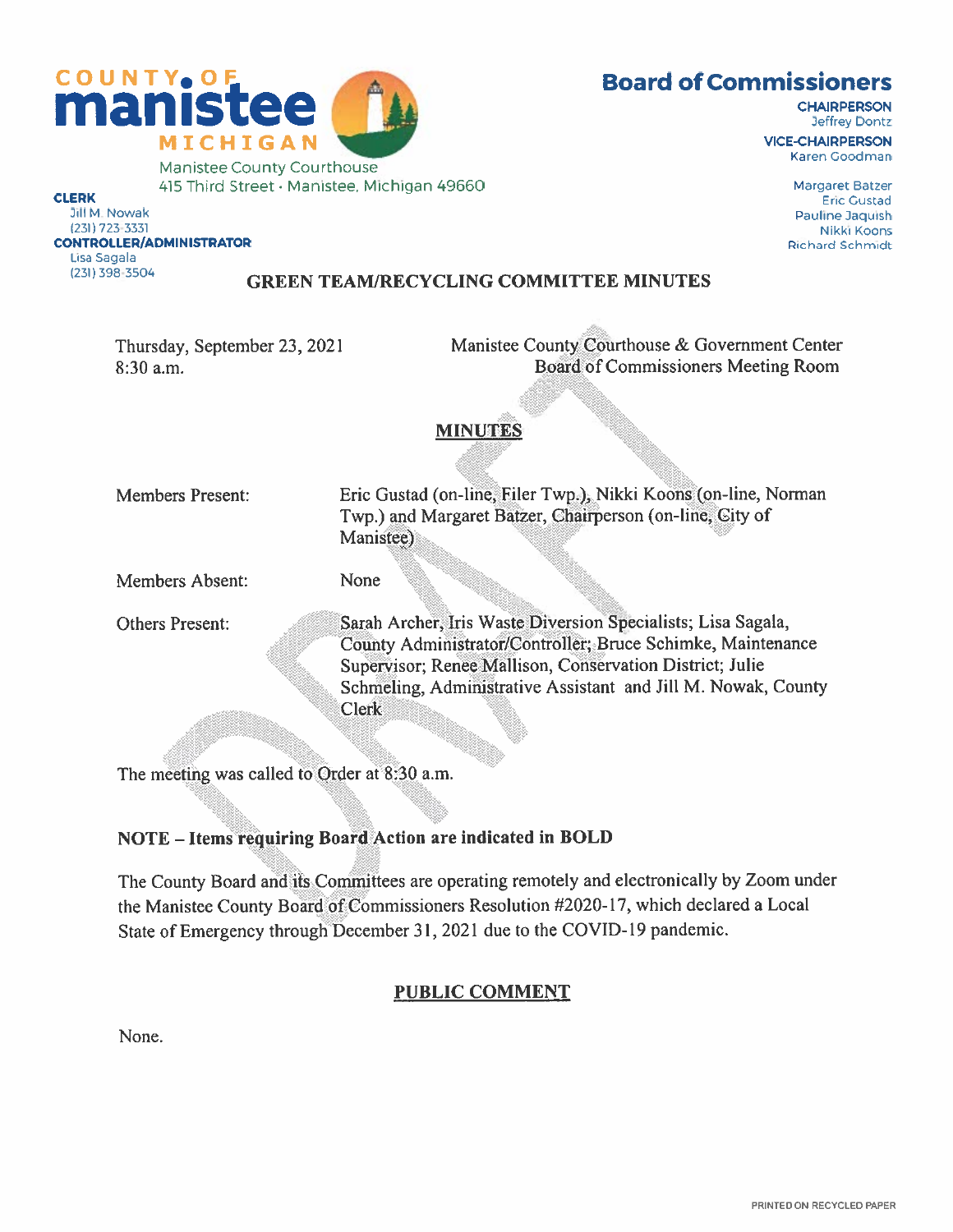#### P.A. 69 RECYCLING UPDATE

Sarah Archer, Iris Waste Diversion Specialists, reported that she has been attending local municipality meetings for renewal of PA <sup>69</sup> Interlocal Agreements. Townships including, Arcadia, Cleon, Dickson, Maple Grove, Marilla, Onekama, and Springdale Townships, have signed the renewal of the PA 69 Interlocal Agreement for 2022. Springdale Township renewed their participation but has requested removal of the recycling bin from the Township Hall at the end of the year. Ms. Archer will be attending the Brown Township meeting in October to reques<sup>t</sup> renewal.

Ms. Archer reviewed the volume statistics (Appendix A), it was noted there was a  $29\%$  increase in volume for August 2021 compared to August 2020. The total program cost through August is S8,827.73 higher than this time in 2020. The one extra weekly <sup>p</sup>ickup costs for Memorial Day through Labor Day will now be ending at the Onekama site. There have been six (6) occurrences of oil contamination this year at a cost of \$4,850. Ms. Archer was just informed of another contamination in Springdale and Brown Township recently. It was suggested Townships send an educational letter to residents about contamination, maybe mention it on the Facebook page and also include using the Waste Advisor Tool.

The Scrap Tire Event will be held on Saturday, September  $25$ , 2021 from 10 a.m. to 2 p.m. at Bay Area Recycling for Charities (BARC) in Kaleva.

No news on the EGLE Recycling Infrastructure Grant which would help fund the Onekama site relocation project. Ms. Archer attended the Onekama Township Meeting recently to discuss the project, but they had <sup>a</sup> very full agenda, and she will return to the October meeting

Ms. Archer has been renewing business sponsorships. So far two (2) of the three (3) have renewed (Tosebo Clubhouse and Iron Fish Distillery). The business sponsorships can recycle at any of the PA <sup>69</sup> sites. These businesses are recognized in numerous venues. The new County logo will replace the old County logo on recycling intormation for consistency throughout the County. Ms. Archer also announced that the Michigan Recycling Coalition, which the County is <sup>a</sup> member of, has <sup>a</sup> conference on October28 & 29, 2021 at the Double Tree Conference Center in Bay City. Information can be gotten at michiganrecycles.org. Ms. Archer is making a list and organizing information for the transition of her departure.

Discussion regarding contamination took place. It would be hard to charge townships for the contamination because anyone from any township could be doing the contamination. This may also deter townships from participating in the PA 69 program. More controlled sites would help, which is one of the ideas of the Onekama Township site being relocated. Some sites have cameras, and some don't. The location of the camera is important. However, prosecution has not been pursued on the violations in the past.

#### RFP FOR RECYCLING COORDINATOR

Ms. Sagala spoke briefly with the County Board about issuing an RFP for <sup>a</sup> Recycling Coordinator. Possibilities are hiring <sup>a</sup> Recycling Coordinator through an RFP or have the Conservation District conduct the program. After discussion, the Committee liked the idea of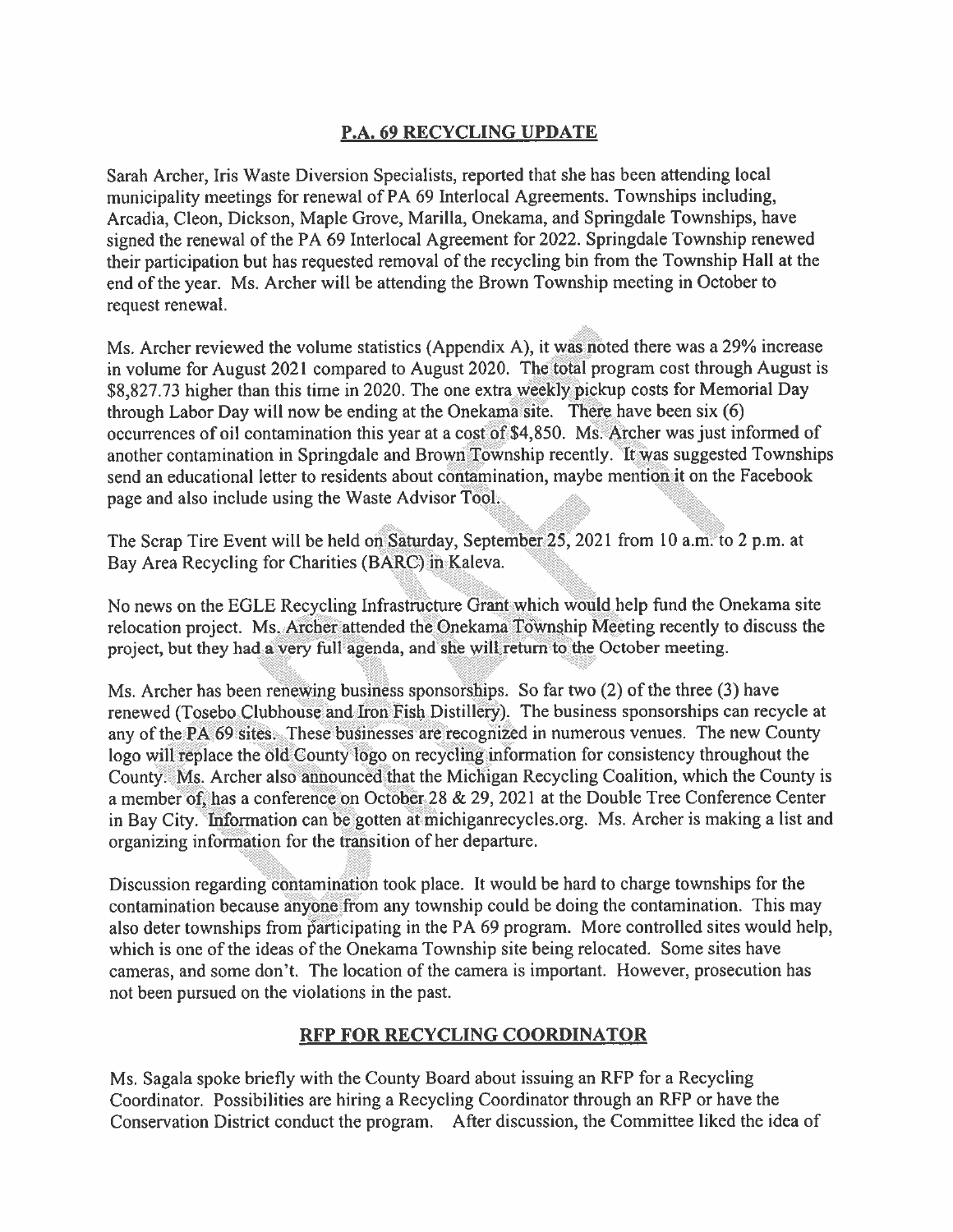the Conservation District being involved for collaboration of the service. Renee Mallison, Conservation District asked for <sup>a</sup> copy of Sarah's contract and any financials that may <sup>g</sup>ive the Conservation Board an idea of what the program entails and the costs. Ms. Archer offered to stay until the end of January if that would allow more time for research and decisions. Ms. Mallison will call <sup>a</sup> Special Meeting of the Conservation District Board because of time constraints. The Conservation District meeting will include Ms. Archer, County Administration and <sup>a</sup> member(s) of the Green Team Committee.

#### OTHER ITEMS FROM COMMITTEE MEMBERS

en Stringen.<br>Statistiken

| None.                                                           |             |
|-----------------------------------------------------------------|-------------|
| The meeting was adjourned at the Call of the Chair at 9:20 a.m. |             |
|                                                                 |             |
| Eric Gustad                                                     | Nikki Koons |
| Margaret Batzer, Chairperson                                    |             |
|                                                                 |             |
|                                                                 |             |
|                                                                 |             |
|                                                                 |             |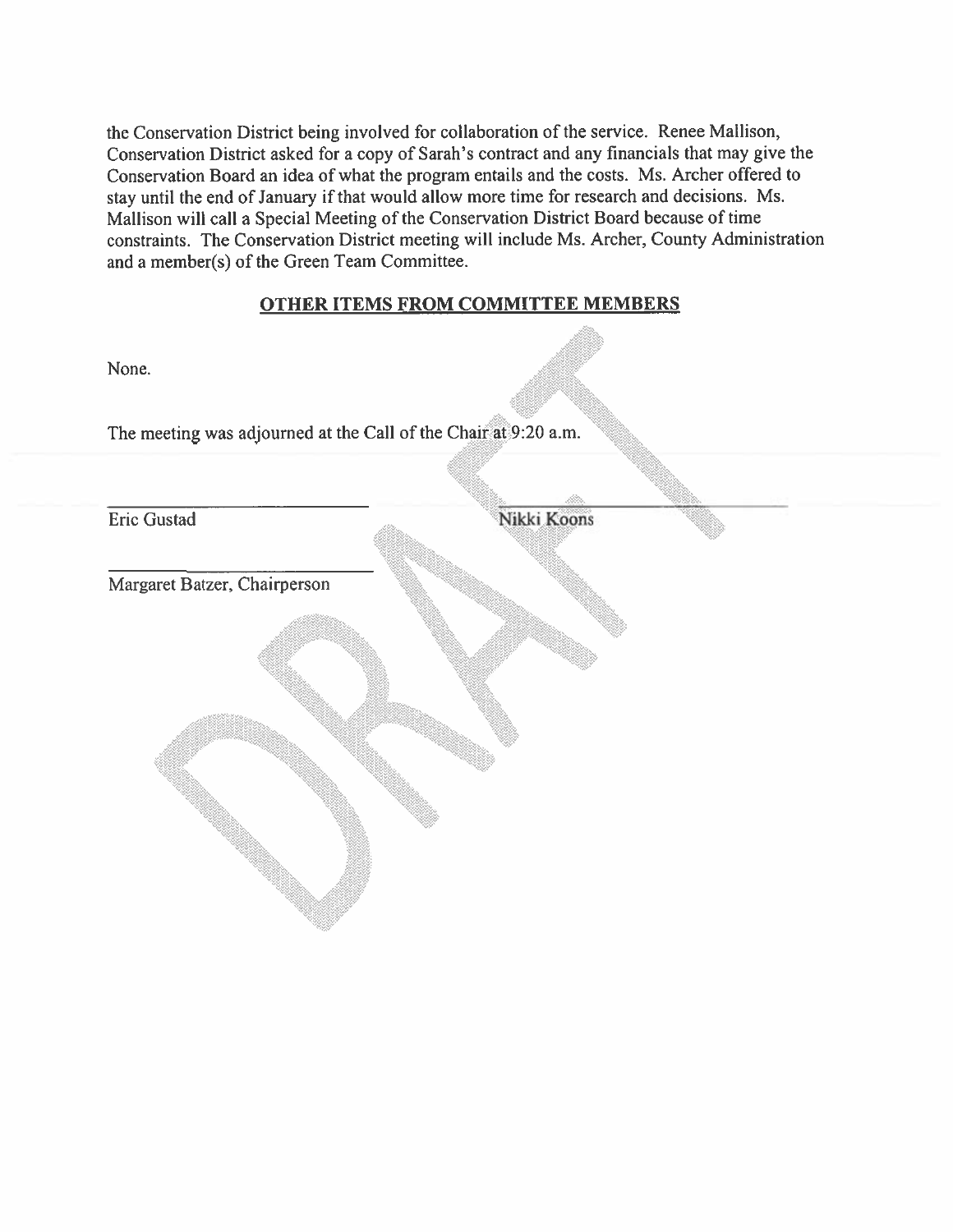### ADDENDIX A

# Manistee County Green Team Recycling Program Report — September 21,2021 Sarah Archer, Iris Waste Diversion Specialists, Inc. AppENDIX<br>
Manistee County Green Team<br>
Recycling Program Report – September 21, 2021<br>
Sarah Archer, Iris Waste Diversion Specialists, Inc.<br>
He following is a summary of Recycling Program activity since August 24, 2021.<br>
Sar

#### **Meeting Attendance**

- Green Team August 26, 2021 virtual
- Onekama Township Board September 8, 2021
- Dickson Township Board September 8, 2021
- Cleon Township Board September 8, 2021
- Arcadia Township Board September 9, <sup>2021</sup>
- Spririgdale Township Board September 13. <sup>2021</sup>
- Marilla Township Board September 14, 2021
- Regional Summit September 16, 2021
- Maple Grove Township September 20. <sup>2021</sup>

#### Current Volume Report

|                                                                                                                                            |                                                                                                                                                                                                                                                                                                                                                                                                                    |       |              |                                                                                            |        |                      | APPENDIX A |
|--------------------------------------------------------------------------------------------------------------------------------------------|--------------------------------------------------------------------------------------------------------------------------------------------------------------------------------------------------------------------------------------------------------------------------------------------------------------------------------------------------------------------------------------------------------------------|-------|--------------|--------------------------------------------------------------------------------------------|--------|----------------------|------------|
| <b>Manistee County Green Team</b><br>Recycling Program Report - September 21, 2021<br>Sarah Archer, Iris Waste Diversion Specialists, Inc. |                                                                                                                                                                                                                                                                                                                                                                                                                    |       |              |                                                                                            |        |                      |            |
| The following is a summary of Recycling Program activity since August 24, 2021.                                                            |                                                                                                                                                                                                                                                                                                                                                                                                                    |       |              |                                                                                            |        |                      |            |
| <b>Meeting Attendance</b><br>۰<br>٠<br>۰<br>٠<br>۰<br>۰<br>٠<br>٠<br>٠<br><b>Current Volume Report</b>                                     | Green Team - August 26, 2021 - virtual<br>Onekama Township Board - September 8, 2021<br>Dickson Township Board - September 8, 2021<br>Cleon Township Board - September 8, 2021<br>Arcadia Township Board - September 9, 2021<br>Springdale Township Board - September 13, 2021<br>Marilla Township Board - September 14, 2021<br>Regional Summit - September 16, 2021<br>Maple Grove Township - September 20, 2021 |       |              |                                                                                            |        |                      |            |
|                                                                                                                                            |                                                                                                                                                                                                                                                                                                                                                                                                                    |       |              | Total weight (pounds) of materials collected from 7 PA69 Recycling Program drop-off sites. |        |                      |            |
| January                                                                                                                                    | 41,876                                                                                                                                                                                                                                                                                                                                                                                                             | April | $17,236$ uly |                                                                                            | 51,706 | October              |            |
| February                                                                                                                                   | 26,602                                                                                                                                                                                                                                                                                                                                                                                                             | May   | 35,030       | August                                                                                     | 60.172 | <b>November</b>      |            |
| March                                                                                                                                      | 39,720                                                                                                                                                                                                                                                                                                                                                                                                             | June  | 34,391       | September                                                                                  |        | December             |            |
|                                                                                                                                            |                                                                                                                                                                                                                                                                                                                                                                                                                    |       |              |                                                                                            |        | <b>Total To-Date</b> | 306,733    |

- •There was <sup>a</sup> 29% increase in volume for August 2021 compared to August 2020.
- Total program costs through August are \$8,827.73 higher than this time in 2020. \*

Collectlon costs are higher to-date due to six occurrences of oil contaminated loads that required landfill disposal, equipment cleanup costs, and extra trips to complete the collection route at <sup>a</sup> cost to-date of \$4,850.00. One day per week of additional service is provided to the Onekama site during pea<sup>k</sup> months, Memorial Day through Labor Day at an extra charge which is reflected in the higher costs through August

#### Education

- •Monthly e-newsletter sent.
- •Waste Advisor online search tool promotional flyer distributed at Regional Summit

#### Grant Proiects

- • EGLE SCRAP TIRE GRANT
	- <sup>o</sup> Upcoming events Saturday, September 25, <sup>2021</sup> 10:00 a.m. 2:00 p.m. Bay Area Recycling for Charities, Kaleva.
- • EGLE RECYCLING INFRASTRUCTURE GRANT
	- <sup>o</sup> Awaiting award notification for application submitted on August 18, 2021, for funding to make site improvements to Onekama recycling site relocation.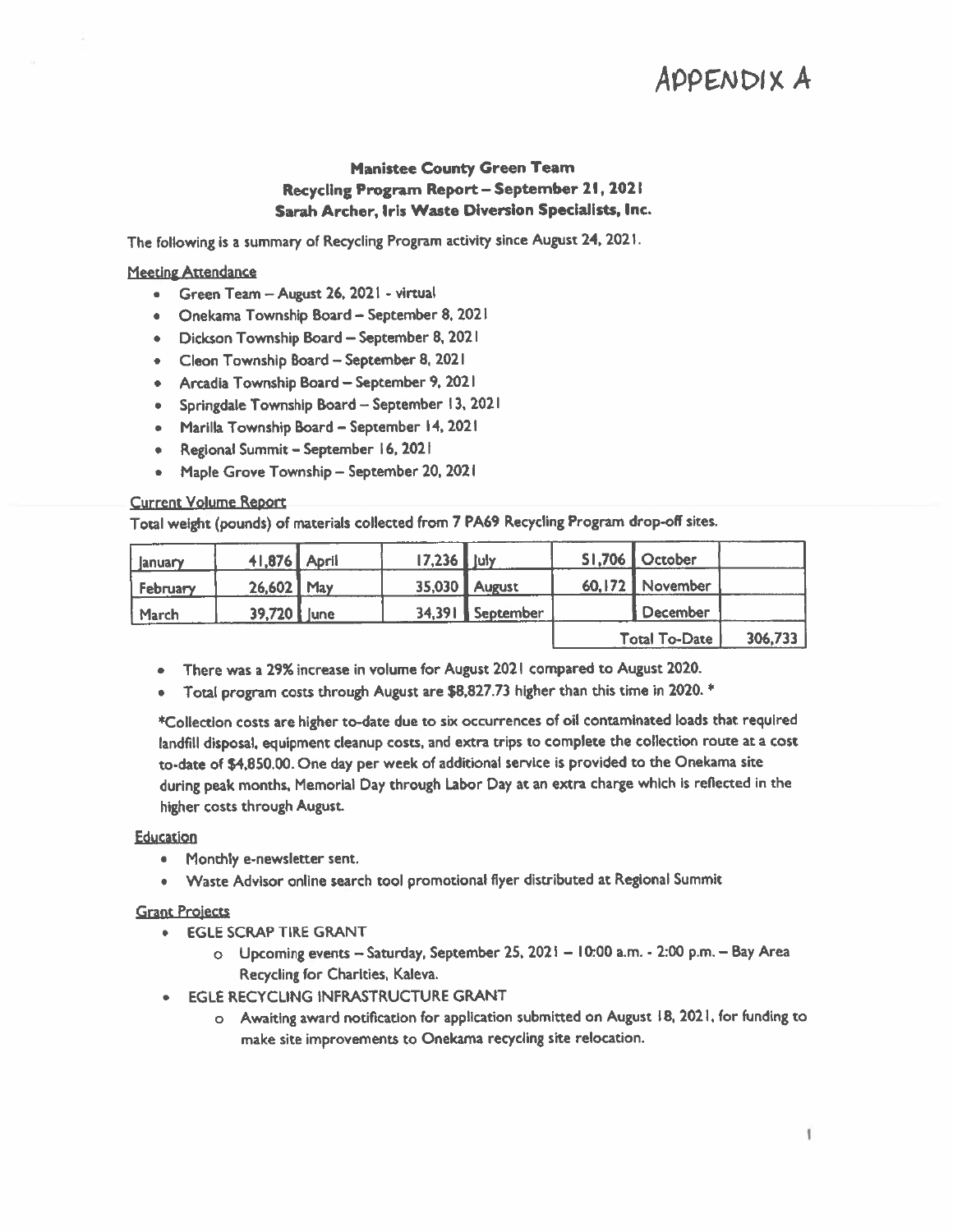#### **Operations**

- Archer provided an update on the status of the relocation of the recycling site to the Onekarna Township Board on September <sup>8</sup> and the availability of the property on <sup>B</sup> Mile Road for use as <sup>a</sup> recycling drop-off site. <sup>A</sup> discussion about the recycling site and the <sup>8</sup> Mile Road property was tabled until the October 13 Board meeting.
- • Two incidents of oil contamination were reported in September by Area <sup>31</sup> Recycling at Brown Township and Springdale Township.
- •September <sup>3</sup> Is last extra collection service day for Onekama Township recycling site

#### Other

- • 2022 PA69 Recycling Program lnterlocal Agreement
	- <sup>o</sup> Archer has attended all but one Township Board meeting to renew the PA69 Recycling program lnterlocal agreements for calendar year 2022. Signed Interlocal Agreements have been received by Arcadia, Cleon, Dickson, Maple Grove, Marilla, Onekama, and Springdale Townships. Archer will attend the Brown Township Board meeting on October <sup>13</sup> to reques<sup>t</sup> <sup>a</sup> renewal. Springdale Township renewed their participation but has requested removal of the recycling bin from the Township Hall at the end of the year.
- Business Sponsorships
	- <sup>o</sup> \$250 Go Green Sponsorships received from renewing sponsors:
		- •Tosebo Clubhouse
		- $\blacksquare$ Iron Fish Distillery
	- <sup>o</sup> Business sponsors can recycle at any of the PA69 Recycling sites
	- <sup>o</sup> Business is recognized in the message kiosks at the sites, In the Recycling e-newsletter, and on the Recycling web page
- •
- Manistee County Recycles logo **Manistee**<br>
o A recycling logo was designed with the previous County logo **COUNTY** <sup>o</sup> <sup>A</sup> recycling logo was designed with the previous County logo theme. Can a recycling logo be designed using new County logo?
- • Michigan Recycling Coalition Conference
	- <sup>o</sup> October28 & 29, 2021
	- <sup>o</sup> DoubleTree Conference Center Bay City
	- <sup>o</sup> Learn more at www.michiganrecycles.org



A-2